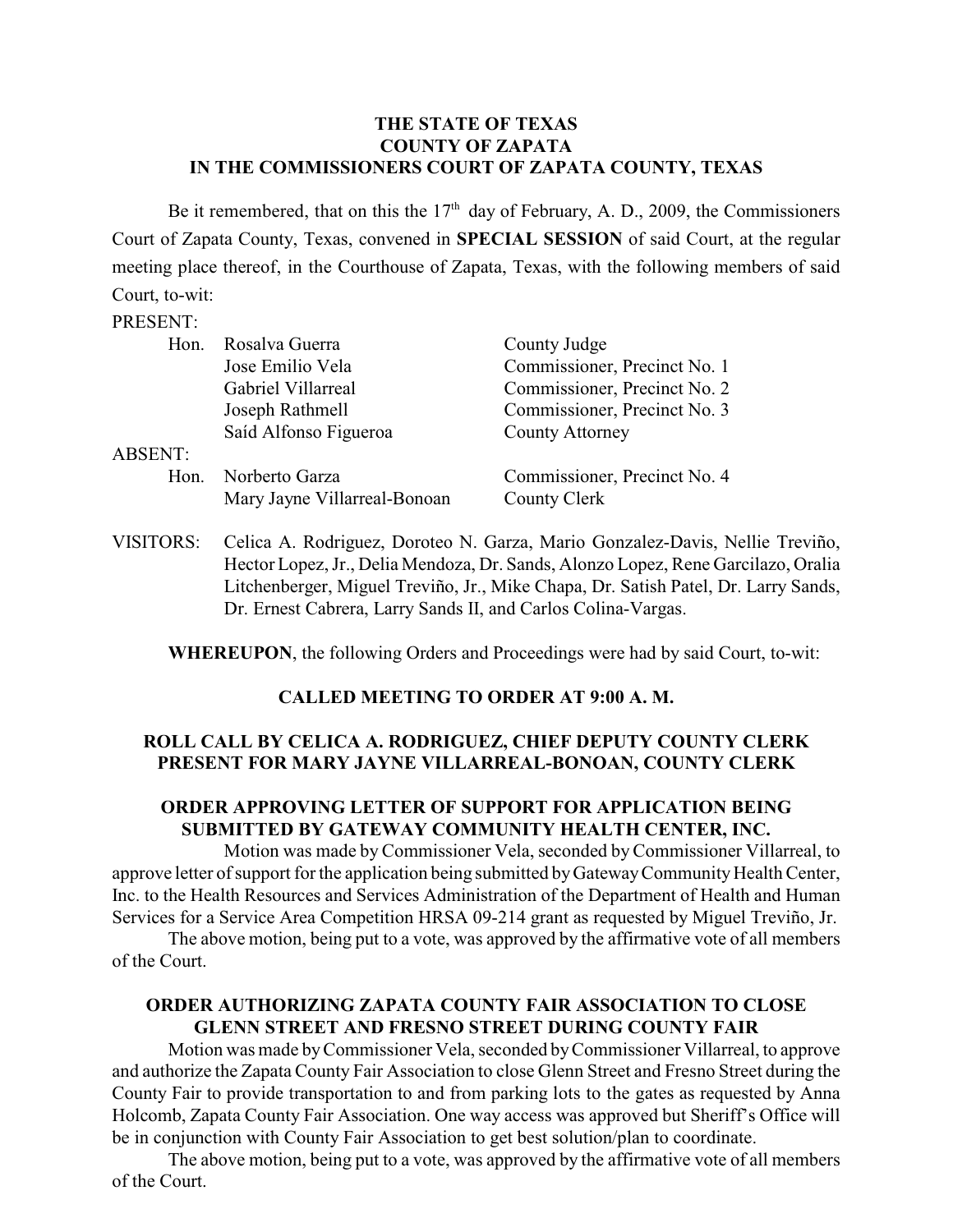### **ORDER TO TABLE REQUEST BY NOEMI Y. SOLIS PEÑA REQUESTING WAIVER FOR USE OF PAVILION TO ORGANIZE A FUND-RAISER FOR CANCER PATIENT JOSE LUIS RODRIGUEZ**

Motion was made by Commissioner Rathmell, seconded by Commissioner Vela, to table request by Noemi Y. Solis Peña to request waiver for the use of the Pavilion to organize a fund-raiser for a cancer patient Jose Luis Rodriguez. (Item was tabled for more information.)

The above motion, being put to a vote, was approved by the affirmative vote of all members of the Court.

#### **ORDER APPOINTING COUNTY HISTORICAL MEMBER IN ACCORDANCE WITH CHAPTER 318 OF TEXAS GOVERNMENT CODE**

Motion was made byCommissioner Villarreal, seconded by Commissioner Vela, to appoint Hector Lopez, Sr. as county historical member in accordance with Chapter 318 of the Texas Government Code as requested by Rosalva Guerra, County Judge.

The above motion, being put to a vote, was approved by the affirmative vote of all members of the Court.

# **ORDER APPROVING PARTITION ON 2<sup>ND</sup> FLOOR, SUITE 243 FOR DISTRICT ATTORNEY'S OFFICE**

Motion was made by Commissioner Vela, seconded byCommissioner Villarreal, to approve request by Rosalva Guerra, County Judge, to accommodate District Attorney's Office space wherever they prefer, either front or back of maintenance department and approve partition on 2<sup>nd</sup> floor, Suite 243 for District Attorney's office. District Attorney Alaniz will help fund additional repairs.

The above motion, being put to a vote, was approved by the affirmative vote of all members of the Court.

#### **ORDER AUTHORIZING STUDY TO INITIATE APPLICATION FOR NEW LANDFILL AND TO HIRE ENGINEER ROBERT HERDS**

Motion was made byCommissioner Villarreal, seconded byCommissioner Vela, to approve and authorize study to initiate application for new landfill and approve hiring engineer Robert Herds as requested by Rosalva Guerra, County Judge.

The above motion, being put to a vote, was approved by the affirmative vote of all members of the Court.

# **ORDER APPROVING USE OF ROYALTY ACCOUNT FOR NECESSARY FUNDING FOR BASE BID FOR CONSTRUCTION OF ZAPATA COUNTY MUSEUM**

Motion was made by Commissioner Rathmell, seconded by Commissioner Vela, to approve the use of royalty account #3000007 for necessary funding for base bid for construction of Zapata County Museum and provide the order to proceed as requested by Rosalva Guerra, County Judge.

The above motion, being put to a vote, was approved by the affirmative vote of all members of the Court.

# **ORDER APPOINTING MARIO GONZALEZ-DAVIS AS ENVIRONMENTAL REVIEW OFFICER FOR ORCA RURAL TECH CENTER GRANT RTC**-803

Motion was made by Commissioner Rathmell, seconded by Commissioner Villarreal, to appoint Mario Gonzalez-Davis as Environmental Review Officer for the ORCA (Office Rural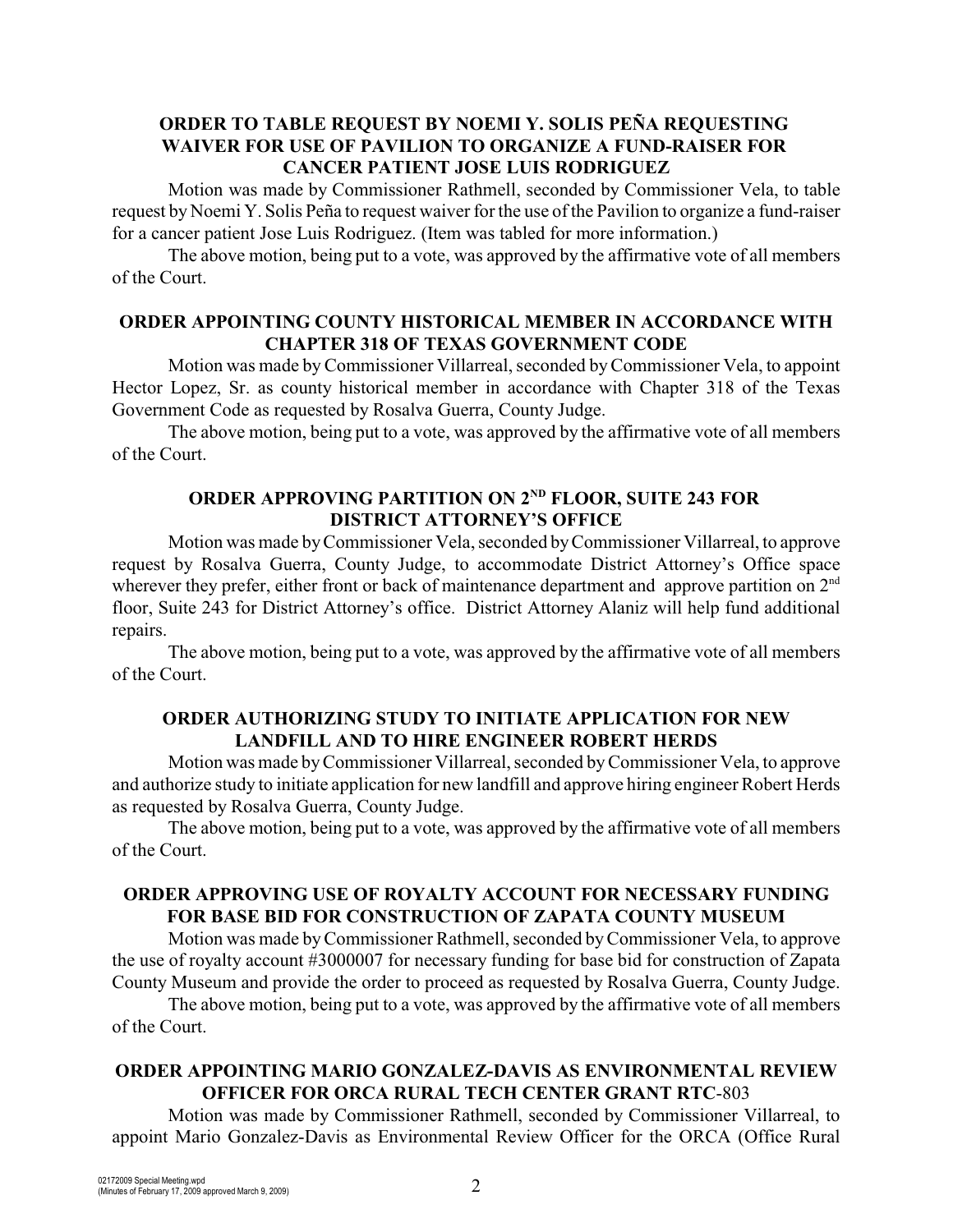Community Affairs) Rural Tech Center grant RTC-803 as requested by Rosalva Guerra, County Judge.

The above motion, being put to a vote, was approved by the affirmative vote of Commissioners Rathmell, Villarreal, and Judge Guerra. Commissioner Vela voted against. Motion Carried.

#### **ORDER APPROVING GIFT DEED FROM MRS. JOSE J. CHAVEZ FOR TWO LOTS IN SIESTA SHORES**

Motion was made by Commissioner Rathmell, seconded by Commissioner Vela, to accept gift deed from Mrs. Chavez, widow of Jose J. Chavez for two (2) lots in Siesta Shores as requested by Said Alfonso Figueroa, County Attorney.

The above motion, being put to a vote, was approved by the affirmative vote of all members of the Court.

### **ORDER APPROVING INCREASE OF INDIGENT ATTORNEY FEES FOR COUNTY COURT FROM \$150.00 TO \$250.00**

Motion was made byCommissioner Vela, seconded by Commissioner Rathmell, to approve increase of indigent attorney fees for County Court from \$150.00 to \$250.00 effective February 17, 2009 as requested by Rosalva Guerra, County Judge.

The above motion, being put to a vote, was approved by the affirmative vote of all members of the Court.

### **MOTION WAS MADE BY COMMISSIONER VELA, SECONDED BY COMMISSIONER VILLARREAL TO ENTER INTO EXECUTIVE SESSION**

### **RETURNED TO REGULAR SESSION AT 11:37 A.M.**

# **ORDER TO TABLE REQUEST BY ROSALVA GUERRA, COUNTY JUDGE TO CONSIDER RENEWAL AND/OR RENEGOTIATING OF CONTRACT WITH ZAPATA COUNTY MEDICAL CLINIC AND/OR ZAPATA MEDICAL GROUP**

Motion was made by Commissioner Villarreal, seconded by Commissioner Rathmell, to table request by County Judge Rosalva Guerra, to consider the renewal and/or renegotiating of the contract with Zapata County Medical Clinic and /or Zapata Medical Group.

The above motion, being put to a vote, was approved by the affirmative vote of all members of the Court.

# **NO ACTION WAS TAKEN IN EXECUTIVE SESSION ON REQUEST BY DR. SANDS TO RECEIVE BRIEFING FROM LEGAL COUNSEL TO TAKE ACTION REGARDING THE INCOME FOR THE ZAPATA COUNTY MEDICAL GROUP**

# **ORDER APPROVING AGREEMENT TO FUND ZAPATA COUNTY MEDICAL GROUP SO LONG AS THERE ARE FUNDS AVAILABLE IN SPECIAL ACCOUNT**

Motion was made by Commissioner Rathmell, seconded by Commissioner Vela, to approve agreement by Zapata County that so long as there are funds being brought into the special account and profit is sufficient to fund, the County is agreeing , from here to the expiration of the contract (September 2009), to pay the \$165 per hour. The County will have 100% access to the special account.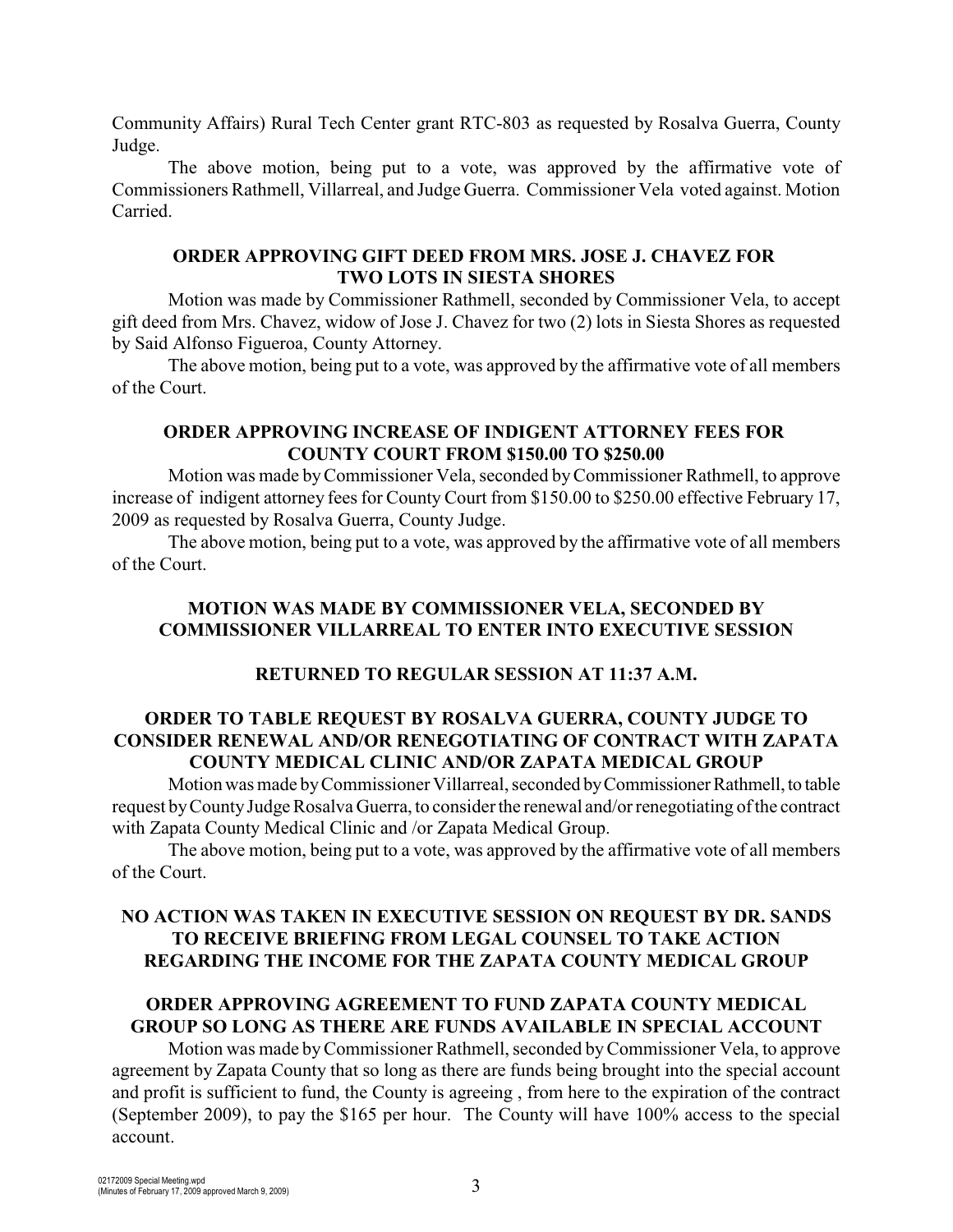The above motion, being put to a vote, was approved by the affirmative vote of all members of the Court.

### **ORDER APPROVING ADOPTION OF RESOLUTION AUTHORIZING SUBMISSION OF A TEXAS COMMUNITY DEVELOPMENT BLOCK GRANT APPLICATION TO ORCA FOR GRANT ASSISTANCE FOR RENEWABLE ENERGY DEMONSTRATION PILOT PROGRAM**

Motion was made byCommissioner Vela, seconded byCommissioner Villarreal, to approve adoption of resolution authorizing the submission of a Texas Community Development Block Grant application to the ORCA for grant assistance for the Renewable Energy Demonstration Pilot Program as requested by Rosalva Guerra, County Judge.

The above motion, being put to a vote, was approved by the affirmative vote of all members of the Court.

#### **REPORT ON DIALYSIS CENTER BY DR. PATEL**

Dr. Patel reported on the dialysis center. There are approximately 32 local patients that have to go out of town for dialysis. The proposal is to provide a facility that will service 75-100 patients for the next 5-15 years.

# **ORDER TO TABLE REQUEST BY PEGGY UMPHRES, ZAPATA COUNTY ECONOMIC DEVELOPMENT CENTER TO DISCUSS POSSIBLE ARRANGEMENT WITH ZAPATA COUNTY TO FACILITATE ESTABLISHMENT OF DIALYSIS CENTER FOR BENEFIT OF ZAPATA COUNTY RESIDENTS**

Motion was made by Commissioner Rathmell, seconded by Commissioner Vela, to table request by Peggy Umphres, Zapata County Economic Development Center to discuss possible arrangement with Zapata County to facilitate the establishment of a dialysis center for the benefit of Zapata County residents as requested by Peggy Umphres, Zapata County Economic Development Center.

The above motion, being put to a vote, was approved by the affirmative vote of all members of the Court.

#### **COMMUNICATIONS**

Judge Guerra communicated that there are no more funds left over from Sesquicentennial Celebration to use for County Fair expenses. This was reported to the Judge by Alonzo Lopez on behalf of Sheriff Gonzalez.

Commissioner Vela reported that Jimmy Thomas will be having surgery and he would like to replace him.

#### **ADJOURN**

Motion to adjourn was made by Commissioner Vela, seconded by Commissioner Villarreal, and being put to a vote, was approved by the affirmative vote of all members of the Court.